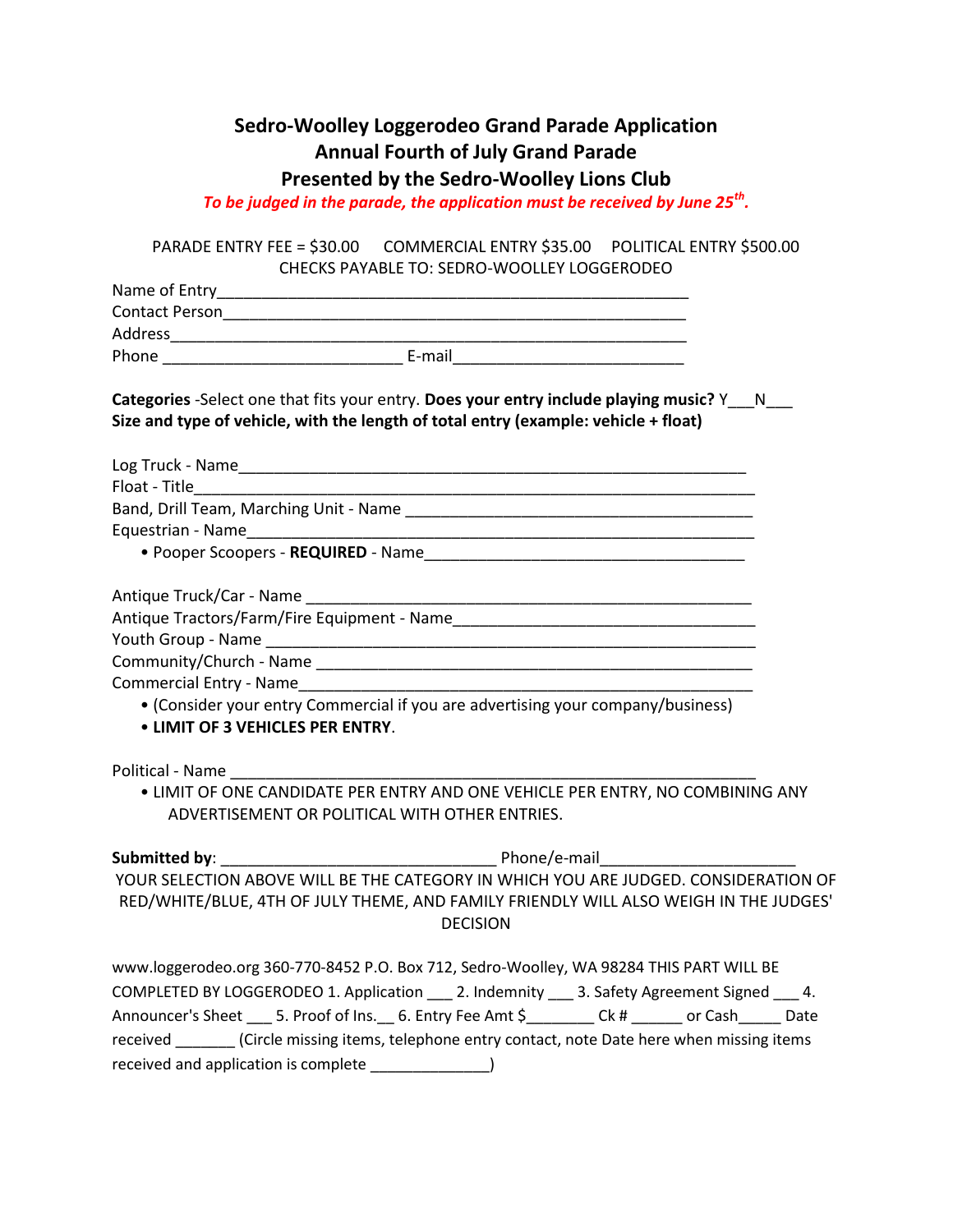## **Sedro-Woolley Loggerodeo Grand Parade Application Annual Fourth of July Grand Parade**

### **Presented by the Sedro-Woolley Lions Club**

#### **SAFETY AGREEMENT**

**For the safety of everyone, THROWING ANYTHING from your entry or from the street to the people is prohibited. This includes candy, toys, advertising materials, water products or shooting water guns, etc. This is a state law. Failure to comply by all rules in this application you could be immediately removed from the parade. The Lion's Club and Loggerodeo reserves the right to bar from the parade at any time any entrants not conforming to the rules and guidelines or refusing to follow the instructions of the police or parade officials.**

#### **Your signature indicates that you agree not to throw anything and follow the guidelines of the Loggerodeo parade and that you will inform all members of your entry regarding this.**

Signature:\_\_\_\_\_\_\_\_\_\_\_\_\_\_\_\_\_\_\_\_\_\_\_\_\_\_\_\_\_\_\_\_\_\_\_\_\_ Date\_\_\_\_\_\_\_\_\_\_\_\_\_\_\_\_\_\_\_\_\_

If you have questions please call Loggerodeo at 360-770-8452

#### ACUERDO DE SEGURIDAD

**Para la seguridad de todos, tirar cualquier cosa, desde su entrada o desde la calle a la gente está prohibido. Esto incluye caramelos, juguetes, material publicitario, productos de agua o pistolas de agua de tiro, etc. Levdel Estado.**

**Su firma indica que usted se compromete a no tirar nada y que va a informar a todos los miembros de su entrada con respecto a este.** 

Firma: \_\_\_\_\_\_\_\_\_\_\_\_\_\_\_\_\_\_\_\_\_\_\_\_\_\_\_\_\_\_\_\_\_\_\_\_\_ Fecha\_\_\_\_\_\_\_\_\_\_\_\_\_\_\_\_\_\_\_\_\_

Si tiene alguna pregunta por favor llame al 360-770-8452 Loggerodeo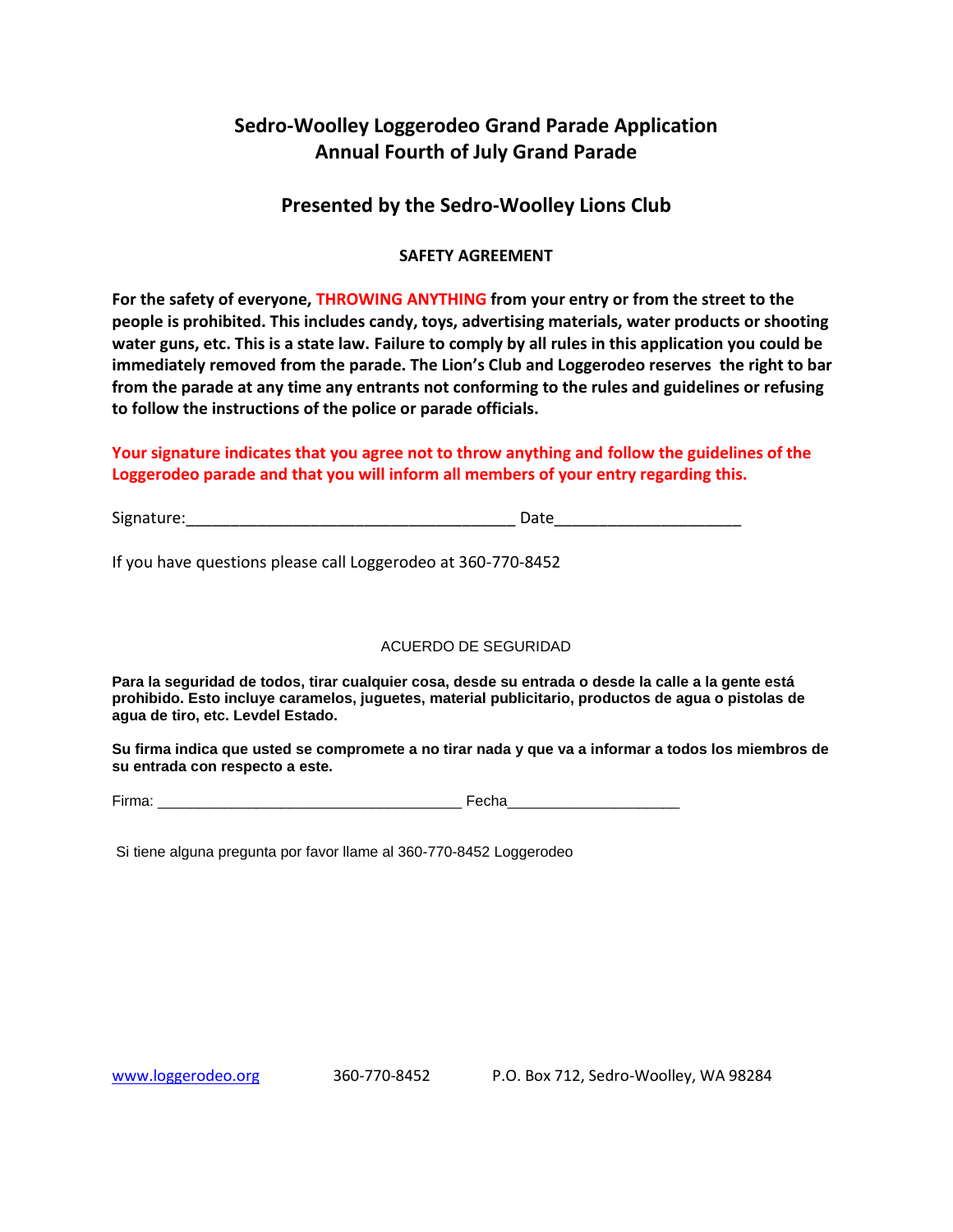# **Sedro-Woolley Loggerodeo Grand Parade Application Annual Fourth of July Grand Parade**

## **Presented by the Sedro-Woolley Lions Club**

### **PROOF OF INSURANCE**

**Proof of Insurance is required for all motorized vehicles and each driver must have a valid driver's license. Please make a copy of your insurance card for your vehicle and attach it to this application.** 

Thank you.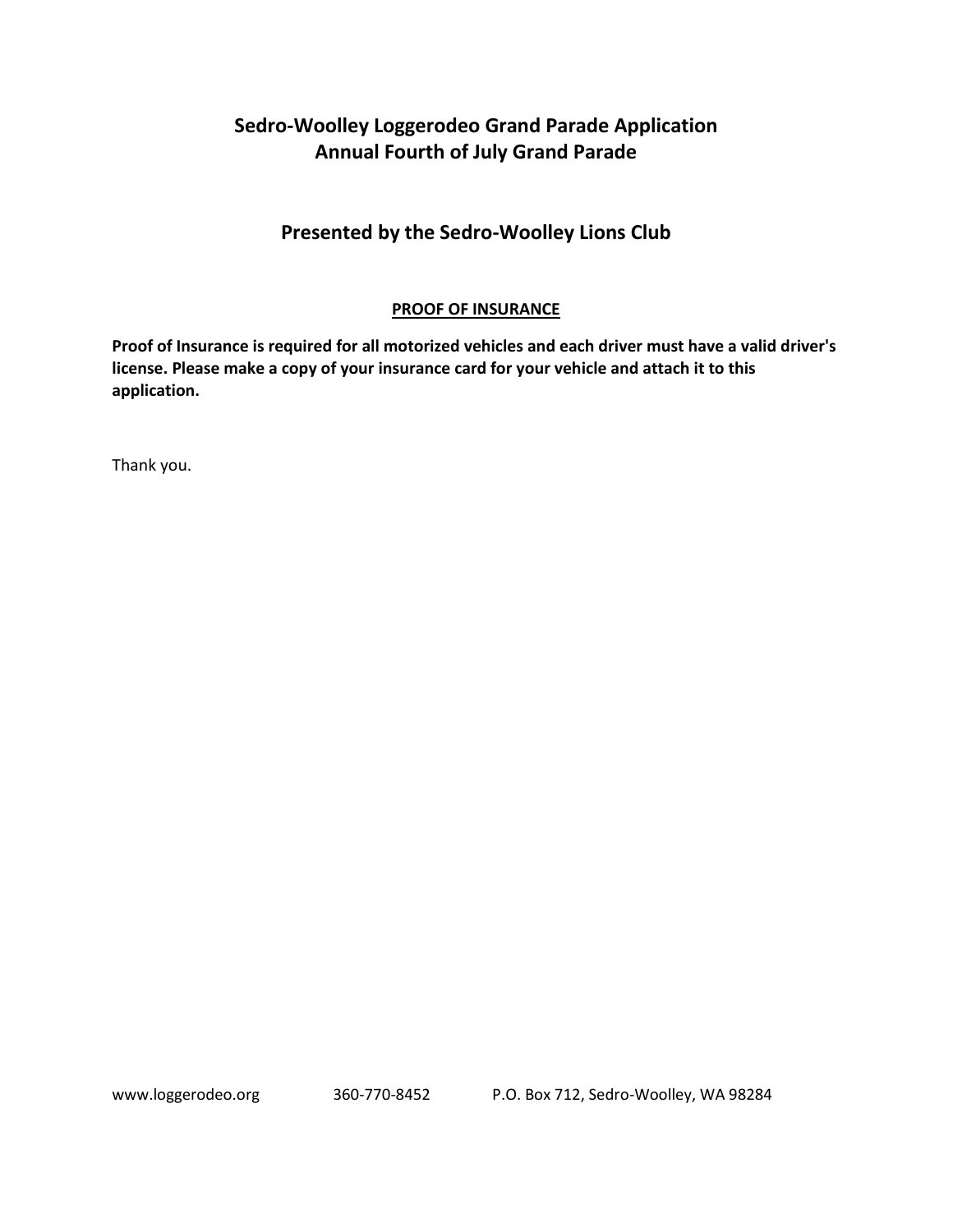## **Sedro-Woolley Loggerodeo Grand Parade Application Annual Fourth of July Grand Parade**

Presented by the Sedro-Woolley Lions Club

### **ANNOUNCER'S INFORMATION**

If you want the announcer to say something about your entry please write what you want said and be brief and to the point.

www.loggerodeo.org 360-770-8452 P.O. Box 712, Sedro-Woolley, WA 98284